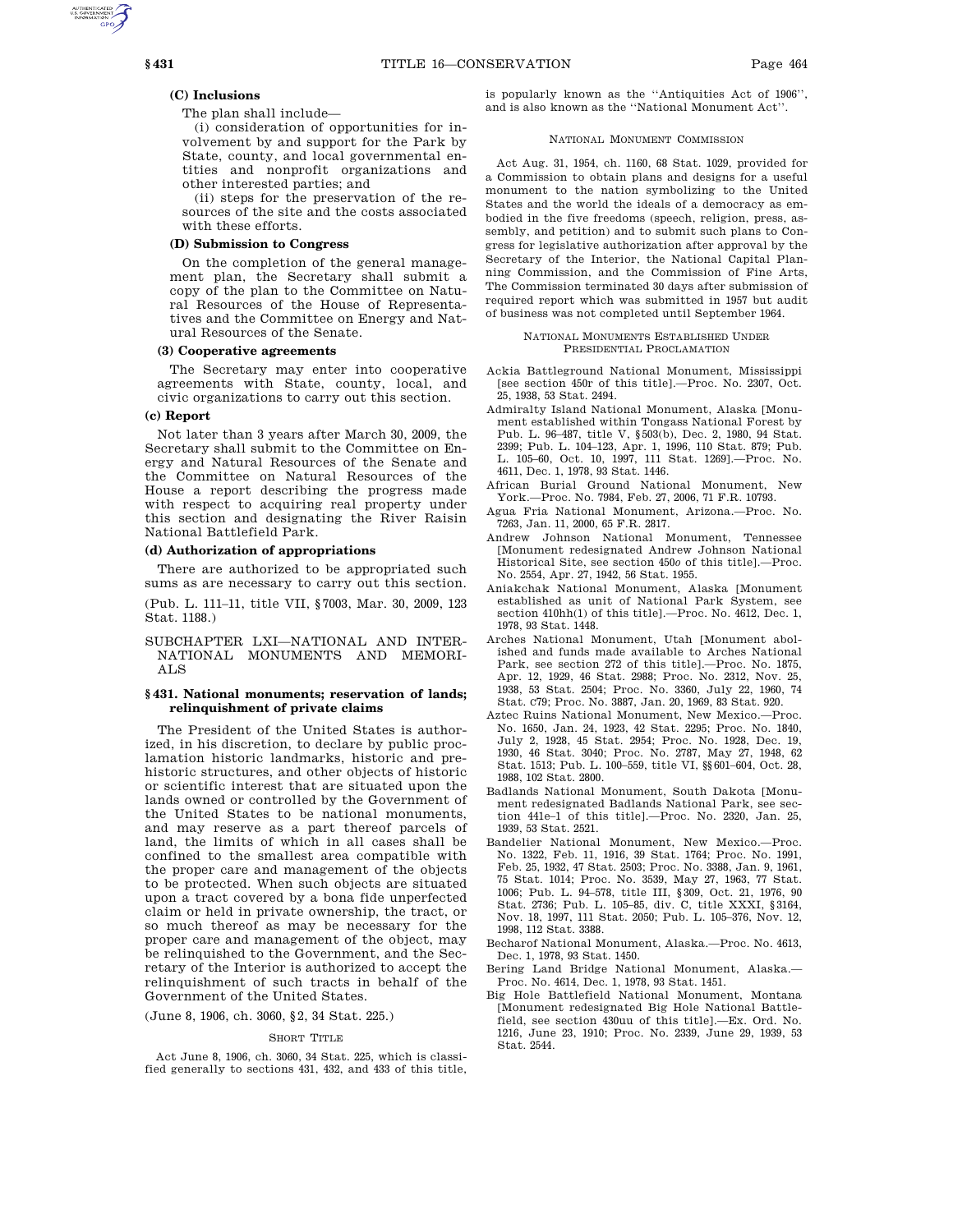NATIONAL MONUMENTS ESTABLISHED UNDER PRESIDENTIAL PROCLAMATION—CONTINUED

- Black Canyon of the Gunnison National Monument, Colorado [Monument abolished and lands incorporated in, and funds made available for, Black Canyon of the Gunnison National Park, see section 410fff–2 of this title].—Proc. No. 2033, Mar. 2, 1933, 47 Stat. 2558; Proc. No. 2286, May 16, 1938, 52 Stat. 1548; Proc. No. 2372, Oct. 28, 1939, 54 Stat. 2669; Proc. No. 3344, Apr. 8, 1960, 74 Stat. C56; Pub. L. 98–357, July 13, 1984, 98 Stat. 397.
- Bryce Canyon National Monument, Utah.—Proc. No. 1664, June 8, 1923, 43 Stat. 1914; Proc. No. 1930, Jan. 5, 1931, 46 Stat. 3042; Proc. No. 1952, May 4, 1931, 47 Stat. 2455.
- Buck Island Reef National Monument, Virgin Islands.—Proc. No. 3443, Dec. 28, 1961, 76 Stat. 1441; Proc. No. 4346, Feb. 1, 1975, 89 Stat. 1237; Proc. No. 4359, Mar. 28, 1975, 89 Stat. 1254; Proc. No. 7392, Jan. 17, 2001, 66 F.R. 7335.
- Cabrillo National Monument, California.—Proc. No. 1255, Oct. 14, 1913, 38 Stat. 1965; Proc. No. 3273, Feb. 2, 1959, 73 Stat. C19; Proc. No. 4319, Sept. 28, 1974, 88 Stat. 2514.
- California Coastal National Monument, California.— Proc. No. 7264, Jan. 11, 2000, 65 F.R. 2821.
- Canyon De Chelly National Monument, Arizona [see section 445 of this title].—Proc. No. 1945, Apr. 1, 1931, 47 Stat. 2448; Proc. No. 2036, Mar. 3, 1933, 47 Stat. 2562.
- Canyons of the Ancients National Monument, Colorado.—Proc. No. 7317, June 9, 2000, 65 F.R. 37243.
- Cape Krusenstern National Monument, Alaska [Monument established as unit of National Park System, see section 410hh(3) of this title].—Proc. No. 4615, Dec. 1, 1978, 93 Stat. 1453.
- Capitol Reef National Monument, Utah [Monument abolished and funds made available to Capitol Reef National Park, see section 273 of this title].—Proc. No. 2246, Aug. 2, 1937, 50 Stat. 1856; Proc. No. 3249, July 2, 1958, 72 Stat. C48; Proc. No. 3888, Jan. 20, 1969, 83 Stat. 922.
- Capulin Mountain National Monument, New Mexico [Monument redesignated Capulin Volcano National Monument by Pub. L. 100–225, title V, §506(g), Dec. 31, 1987, 101 Stat. 1547].—Proc. No. 1340, Aug. 9, 1916, 39 Stat. 1792.
- Capulin Volcano National Monument, New Mexico [Monument changed from Capulin Mountain National Monument, see section 460uu–46(g) of this title].—Proc. No. 1340, Aug. 9, 1916, 39 Stat. 1792; Pub. L. 87–635, Sept. 5, 1962, 76 Stat. 436; Pub. L. 100–225, title V, §506(g), Dec. 31, 1987, 101 Stat. 1547.
- Carlsbad Cave National Monument, New Mexico [Monument redesignated Carlsbad Caverns National Park, see section 407 of this title].—Proc. No. 1679, Oct. 25, 1923, 43 Stat. 1929.
- Carrizo Plain National Monument, California.—Proc. No. 7393, Jan. 17, 2001, 66 F.R. 7339.
- Casa Grande National Monument, Arizona.—Proc. No. 1470, Aug. 3, 1918, 40 Stat. 1818.
- Cascade-Siskiyou National Monument, Oregon.—Proc. No. 7318, June 9, 2000, 65 F.R. 37249; Pub. L. 111–11, title I, §§1401–1406, Mar. 30, 2009, 123 Stat. 1026–1031.
- Castillo de San Marcos National Monument, Florida [Monument changed from Fort Marion National Monument by act June 5, 1942, ch. 337, 56 Stat. 312].— Proc. No. 1713, Oct. 15, 1924, 43 Stat. 1968; Pub. L. 108–480, Dec. 23, 2004, 118 Stat. 3907.
- Castle Pinckney National Monument, South Carolina.—Proc. No. 1713, Oct. 15, 1924, 43 Stat. 1968.
- Cedar Breaks National Monument, Utah.—Proc. No. 2054, Aug. 22, 1933, 48 Stat. 1705.
- Chaco Canyon National Monument, New Mexico [Monument abolished and funds made available to Chaco Culture National Historical Park, see section 410ii–1(a) of this title].—Proc. No. 740, Mar. 11, 1907, 35 Stat. 2119; Proc. No. 1826, Jan. 10, 1928, 45 Stat. 2937.

### NATIONAL MONUMENTS ESTABLISHED UNDER PRESIDENTIAL PROCLAMATION—CONTINUED

- Channel Islands National Monument, California [Monument abolished and incorporated in Channel Islands National Park, see section 410ff of this title].—Proc. No. 2281, Apr. 26, 1938, 52 Stat. 1541; Proc. No. 2825, Feb. 9, 1949, 63 Stat. 1258.
- Chesapeake and Ohio Canal National Monument, Maryland.—Proc. No. 3391, Jan. 18, 1961, 75 Stat. 1023.
- Chiricahua National Monument, Arizona.—Proc. No. 1692, Apr. 18, 1924, 43 Stat. 1946; Proc. No. 2288, June 10, 1938, 52 Stat. 1551.
- Cinder Cone National Monument, California.—Proc. No. 753, May 6, 1907, 35 Stat. 2131.
- Colonial National Monument, Virginia [Monument redesignated Colonial National Historical Park, see section 81 of this title].—Proc. No. 1929, Dec. 30, 1930, 46 Stat. 3041; Proc. No. 2055, Aug. 22, 1933, 48 Stat. 1706.
- Colorado National Monument, Colorado.—Proc. No. 1126, May 24, 1911, 37 Stat. 1681; Proc. No. 2037, Mar. 3, 1933, 47 Stat. 2563; Proc. No. 3307, Aug. 7, 1959, 73 Stat. C69.
- Craters of the Moon National Monument, Idaho.— Proc. No. 1694, May 2, 1924, 43 Stat. 1947; Proc. No. 1843, July 23, 1928, 45 Stat. 2959; Proc. No. 1916, July 9, 1930, 46 Stat. 3029; Proc. No. 2499, July 18, 1941, 55 Stat. 1660; Proc. No. 3506, Nov. 19, 1962, 77 Stat. 960; Pub. L. 104–333, div. I, title II, §205, Nov. 12, 1996, 110 Stat. 4106; Proc. No. 7373, Nov. 9, 2000, 65 F.R. 69221; Pub. L. 107–213, §1, Aug. 21, 2002, 116 Stat. 1052.
- Death Valley National Monument, California and Nevada [Monument abolished and incorporated in Death Valley National Park, see section 410aaa–1 of this title].—Proc. No. 2028, Feb. 11, 1933, 47 Stat. 2554; Proc. No. 2228, Mar. 26, 1937, 50 Stat. 1823; Proc. No. 2961, Jan. 17, 1952, 66 Stat. C18; Pub. L. 103–433, title III, §302, Oct. 31, 1994, 108 Stat. 4485.
- Denali National Monument, Alaska.—Proc. No. 4616, Dec. 1, 1978, 93 Stat. 1455.
- Devil Postpile National Monument, California.—Proc. No. 1166, July 6, 1911, 37 Stat. 1715.
- Devils Tower National Monument, Wyoming.—Proc. No. 658, Sept. 24, 1906, 34 Stat. 3236; act Aug. 9, 1955, ch. 647, 69 Stat. 575.
- Dinosaur National Monument, Utah-Colorado.—Proc. No. 1313, Oct. 4, 1915, 39 Stat. 1752; Proc. No. 2290, July 14, 1938, 53 Stat. 2454; Pub. L. 100–701, §§2–4, Nov. 19, 1988, 102 Stat. 4641.
- Edison Laboratory National Monument, New Jersey [Monument and Edison Home National Historic Site together with certain adjacent lands redesignated Edison National Historic Site by Pub. L. 87–628, §1, Sept. 5, 1962, 76 Stat. 428; Pub. L. 87–628 repealed and references to the Edison National Historic Site deemed to refer to the Thomas Edison National Historical Park by Pub. L. 111-11, title VII,  $\S7110(c)(4)$ , (5), Mar. 30, 2009, 123 Stat. 1198, see section 410mmm of this title].—Proc. No. 3148, July 14, 1956, 70 Stat. C49.
- Effigy Mounds National Monument, Iowa.—Proc. No. 2860, Oct. 25, 1949, 64 Stat. A371; Pub. L. 106–323, Oct. 19, 2000, 114 Stat. 1289.
- El Morro National Monument, New Mexico.—Proc. No. 695, Dec. 8, 1906, 34 Stat. 3264; Proc. No. 1377, June 18, 1917, 40 Stat. 1673.
- Fort Jefferson National Monument, Florida [Monument abolished and incorporated in Dry Tortugas National Park, see section 410xx of this title].— Proc. No. 2112, Jan. 4, 1935, 49 Stat. 3430; Pub. L. 96–287, title II, June 28, 1980, 94 Stat. 600; Pub. L. 102–525, title II, §201(c), Oct. 26, 1992, 106 Stat. 3440.
- Fort Laramie National Monument, Wyoming [Monument redesignated Fort Laramie National Historic Site by Pub. L. 86–444, §3, Apr. 29, 1960, 74 Stat. 84].— Proc. No. 2292, July 16, 1938, 53 Stat. 2461.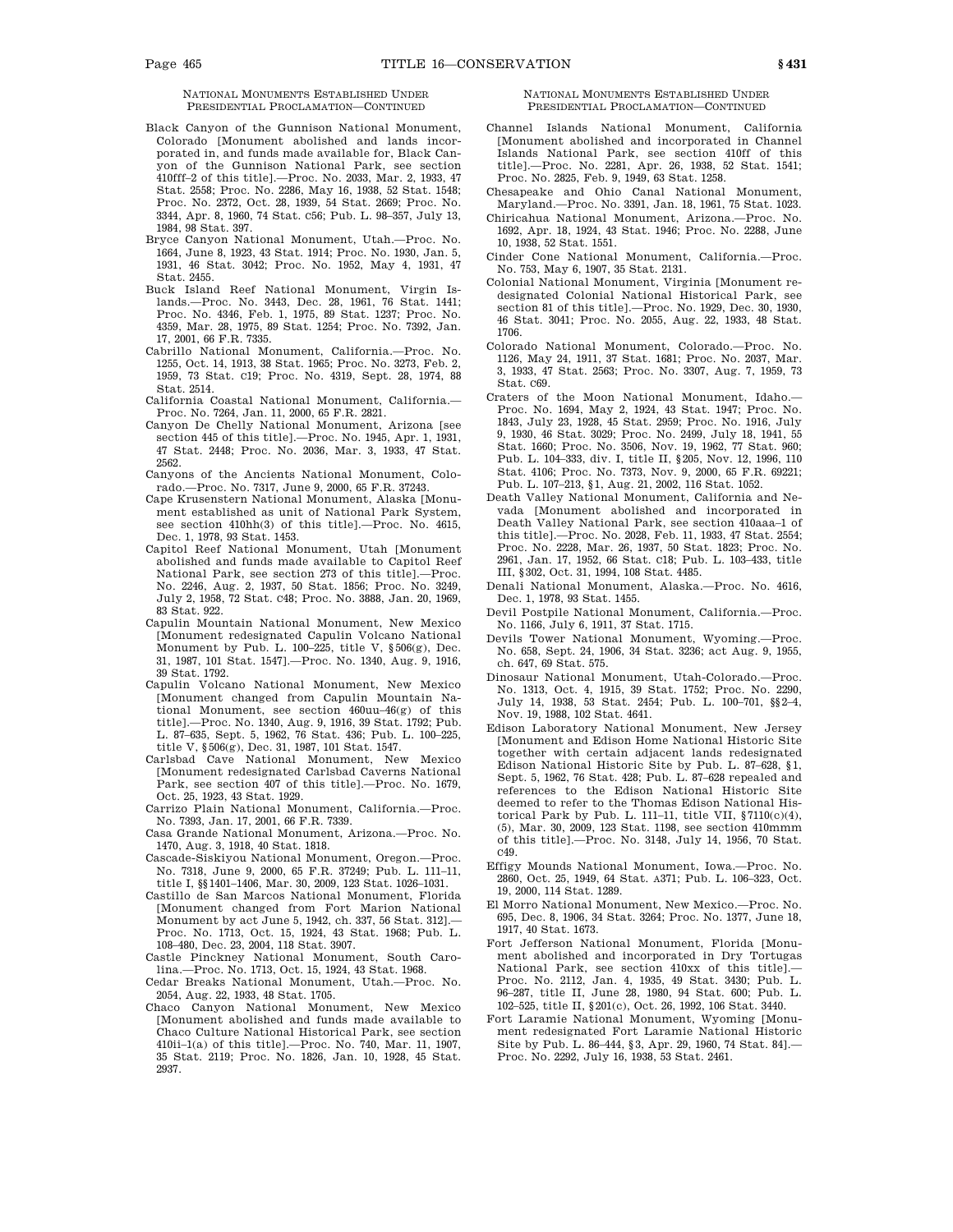NATIONAL MONUMENTS ESTABLISHED UNDER PRESIDENTIAL PROCLAMATION—CONTINUED

- Fort Marion National Monument, Florida [Monument redesignated Castillo de San Marcos National Monument by act June 5, 1942, ch. 337, 56 Stat. 312].—Proc. No. 1713, Oct. 15, 1924, 43 Stat. 1968.
- Fort Matanzas National Monument, Florida.—Proc. No. 1713, Oct. 15, 1924, 43 Stat. 1968; Proc. No. 2114, Jan. 9, 1935, 49 Stat. 3433; Proc. No. 2773, Mar. 24, 1948, 62 Stat. 1491; Pub. L. 106–524, Nov. 22, 2000, 114 Stat. 2493.
- Fort Monroe National Monument, Virginia.—Proc. No. 8750, Nov. 1, 2011, 76 F.R. 68625.
- Fort Niagara National Monument, New York.—Proc. No. 1745, Sept. 5, 1925, 44 Stat. 2582.
- Fort Pulaski National Monument, Georgia.—Proc. No. 1713, Oct. 15, 1924, 43 Stat. 1968; June 26, 1936, ch. 844, 49 Stat. 1979; Pub. L. 104–333, div. I, title VIII, §807, Nov. 12, 1996, 110 Stat. 4188.
- Fort Wood National Monument, New York.—Proc. No. 1713, Oct. 15, 1924, 43 Stat. 1968.
- Fossil Cycad National Monument, South Dakota.— Proc. No. 1641, Oct. 21, 1922, 42 Stat. 2286.
- Gates of the Arctic National Monument, Alaska.— Proc. No. 4617, Dec. 1, 1978, 93 Stat. 1457.
- Giant Sequoia National Monument, California.—Proc. No. 7295, Apr. 15, 2000, 65 F.R. 24095.
- Gila Cliff-Dwellings National Monument, New Mexico.—Proc. No. 781, Nov. 16, 1907, 35 Stat. 2162; Proc. No. 3467, Apr. 17, 1962, 76 Stat. 1465.
- Glacier Bay National Monument, Alaska [Monument redesignated Glacier Bay National Park, see section 410hh–1(1) of this title].—Proc. No. 1733, Feb. 26, 1925, 43 Stat. 1988; Proc. No. 2330, Apr. 18, 1939, 53 Stat. 2534; Proc. No. 3089, Mar. 31, 1955, 69 Stat. C27; Proc. No. 4618, Dec. 1, 1978, 93 Stat. 1458.
- Governors Island National Monument, New York.— Proc. No. 7402, Jan. 19, 2001, 66 F.R. 7855; Proc. No. 7647, Feb. 7, 2003, 68 F.R. 7053.
- Gran Quivira National Monument, New Mexico [Monument abolished and funds made available to Salinas National Monument by Pub. L. 96–550, title VI, §601(b), Dec. 19, 1980, 94 Stat. 3231. Salinas National Monument redesignated Salinas Pueblo Missions National Monument by Pub. L. 100–559, title I, §101, Oct. 28, 1988, 102 Stat. 2797].—Proc. No. 882, Nov. 1, 1909, 36 Stat. 2503; Proc. No. 1545, Nov. 25, 1919, 41 Stat. 1778.
- Grand Canyon National Monument, Arizona.—Proc. No. 794, Jan. 11, 1908, 35 Stat. 2175; Proc. No. 2022, Dec. 22, 1932, 47 Stat. 2547; Proc. No. 2393, Apr. 4, 1940, 54 Stat. 2692.
- Grand Canyon-Parashant National Monument, Arizona.—Proc. No. 7265, Jan. 11, 2000, 65 F.R. 2825.
- Grand Staircase-Escalante National Monument, Utah.—Proc. No. 6920, Sept. 18, 1996, 110 Stat. 4561; Pub. L. 105–335, Oct. 31, 1998, 112 Stat. 3139; Pub. L. 105–355, title II, §201, Nov. 6, 1998, 112 Stat. 3252; Pub. L. 106–176, title III, §307, Mar. 10, 2000, 114 Stat. 33.
- Great Sand Dunes National Monument, Colorado [Monument abolished and incorporated in Great Sand Dunes National Park, see section 410hhh–2 of this title].—Proc. No. 1994, Mar. 17, 1932, 47 Stat. 2506; Proc. No. 2681, Mar. 12, 1946, 60 Stat. 1339; Proc. No. 3138, June 7, 1956, 70 Stat. C31.
- Hanford Reach National Monument, Washington.— Proc. No. 7319, June 9, 2000, 65 F.R. 37253.
- Holy Cross National Monument, Colorado [Monument abolished by act Aug. 3, 1950, ch. 530, 64 Stat. 404].— Proc. No. 1877, May 11, 1929, 46 Stat. 2993.
- Hovenweep National Monument, Colorado-Utah.— Proc. No. 1654, Mar. 2, 1923, 42 Stat. 2299; Proc. No. 2924, Apr. 26, 1951, 65 Stat. C8; Proc. No. 2998, Nov. 20, 1952, 67 Stat. C21; Proc. No. 3132, Apr. 6, 1956, 70 Stat. C26.
- Ironwood Forest National Monument, Arizona.—Proc. No. 7320, June 9, 2000, 65 F.R. 37259.

## NATIONAL MONUMENTS ESTABLISHED UNDER PRESIDENTIAL PROCLAMATION—CONTINUED

- Jackson Hole National Monument, Wyoming [Monument abolished and incorporated in Grand Teton National Park, see section 406d–1 of this title].—Proc. No. 2578, Mar. 15, 1943, 57 Stat. 731.
- Jewel Cave National Monument, South Dakota.— Proc. No. 799, Feb. 7, 1908, 35 Stat. 2180; Pub. L. 89–250, Oct. 9, 1965, 79 Stat. 971.
- Joshua Tree National Monument, California [see section 450ii of this title] [Monument abolished and incorporated in Joshua Tree National Park, see section 410aaa–22 of this title].—Proc. No. 2193, Aug. 10, 1936, 50 Stat. 1760; Pub. L. 103–433, title IV, §402, Oct. 31, 1994, 108 Stat. 4488.
- Kasha-Katuwe Tent Rocks National Monument, New Mexico.—Proc. No. 7394, Jan. 17, 2001, 66 F.R. 7343.
- Katmai National Monument, Alaska [Monument redesignated Katmi National Park, see section 410hh–1(2) of this title].—Proc. No. 1487, Sept. 24, 1918, 40 Stat. 1855; Proc. No. 1950, Apr. 24, 1931, 47 Stat. 2453; Proc. No. 2177, June 15, 1936, 49 Stat. 3523; Proc. No. 2564, Aug. 4, 1942, 56 Stat. 1972; Proc. No. 3890, Jan. 20, 1969, 83 Stat. 926; Proc. No. 4619, Dec. 1, 1978, 93 Stat. 1460.
- Kenai Fjords National Monument, Alaska.—Proc. No. 4620, Dec. 1, 1978, 93 Stat. 1462.
- Kobuk Valley National Monument, Alaska.—Proc. No. 4621, Dec. 1, 1978, 93 Stat. 1463.
- Lake Clark National Monument, Alaska.—Proc. No. 4622, Dec. 1, 1978, 93 Stat. 1465.
- Lassen Peak National Monument, California.—Proc. No. 754, May 6, 1907, 35 Stat. 2132.
- Lava Beds National Monument, California.—Proc. No. 1755, Nov. 21, 1925, 44 Stat. 2591; Proc. No. 2925, Apr. 27, 1951, 65 Stat. C9.
- Lehman Caves National Monument, Nevada [Monument abolished and lands incorporated in, and funds made available for, Great Basin National Park, see section 410mm(d) of this title].—Proc. No. 1618, Jan. 24, 1922, 42 Stat. 2260.
- Lewis and Clark Cavern National Monument, Montana.—Proc. No. 807, May 11, 1908, 35 Stat. 2187; Proc. No. 1123, May 16, 1911, 37 Stat. 1679.
- Marble Canyon National Monument, Arizona.—Proc. No. 3889, Jan. 20, 1969, 83 Stat. 924.
- Marianas Trench Marine National Monument, Northern Mariana Islands and Guam.—Proc. No. 8335, Jan. 6, 2009, 74 F.R. 1557.
- Meriwether Lewis National Monument, Tennessee [Monument included in Natchez Trace Parkway, see section 460-1 of this title].—Proc. No. 1730, Feb. 6 1925, 43 Stat. 1986; Proc. No. 1825, Dec. 6, 1927, 45 Stat. 2935.
- Minidoka Internment National Monument, Idaho [Monument abolished and lands incorporated in Minidoka Historic Site by Pub. L. 110–229, title III, §313, May 8, 2008, 122 Stat. 770].—Proc. No. 7395, Jan. 17, 2001, 66 F.R. 7347.
- Misty Fjords National Monument, Alaska [Monument established within Tongass National Forest by Pub. L. 96–487, title V, §503(b), Dec. 2, 1980, 94 Stat. 2399].— Proc. No. 4623, Dec. 1, 1978, 93 Stat. 1466.
- Montezuma Castle National Monument, Arizona.— Proc. No. 696, Sept. 8, 1906, 93 Stat. 3265; Proc. No. 2226, Feb. 23, 1937, 50 Stat. 1817; Pub. L. 108–190, Dec. 19, 2003, 117 Stat. 2867.
- Mound City Group National Monument, Ohio [Monument redesignated Hopewell Culture National Historic Park, see section 401uu of this title].—Proc. No. 1653, Mar. 2, 1923, 42 Stat. 2298; Pub. L. 96–607, title VII, §701, Dec. 28, 1980, 94 Stat. 3540.
- Mount Olympus National Monument, Washington [Monument abolished and lands incorporated in Mount Olympus National Park, see section 251 of this title].—Proc. No. 869, Mar. 2, 1909, 35 Stat. 2247; Proc. No. 1191, Apr. 17, 1912, 37 Stat. 1737; Proc. No. 1293, May 11, 1915, 39 Stat. 1726; Proc. No. 1862, Jan. 7, 1929, 45 Stat. 2984.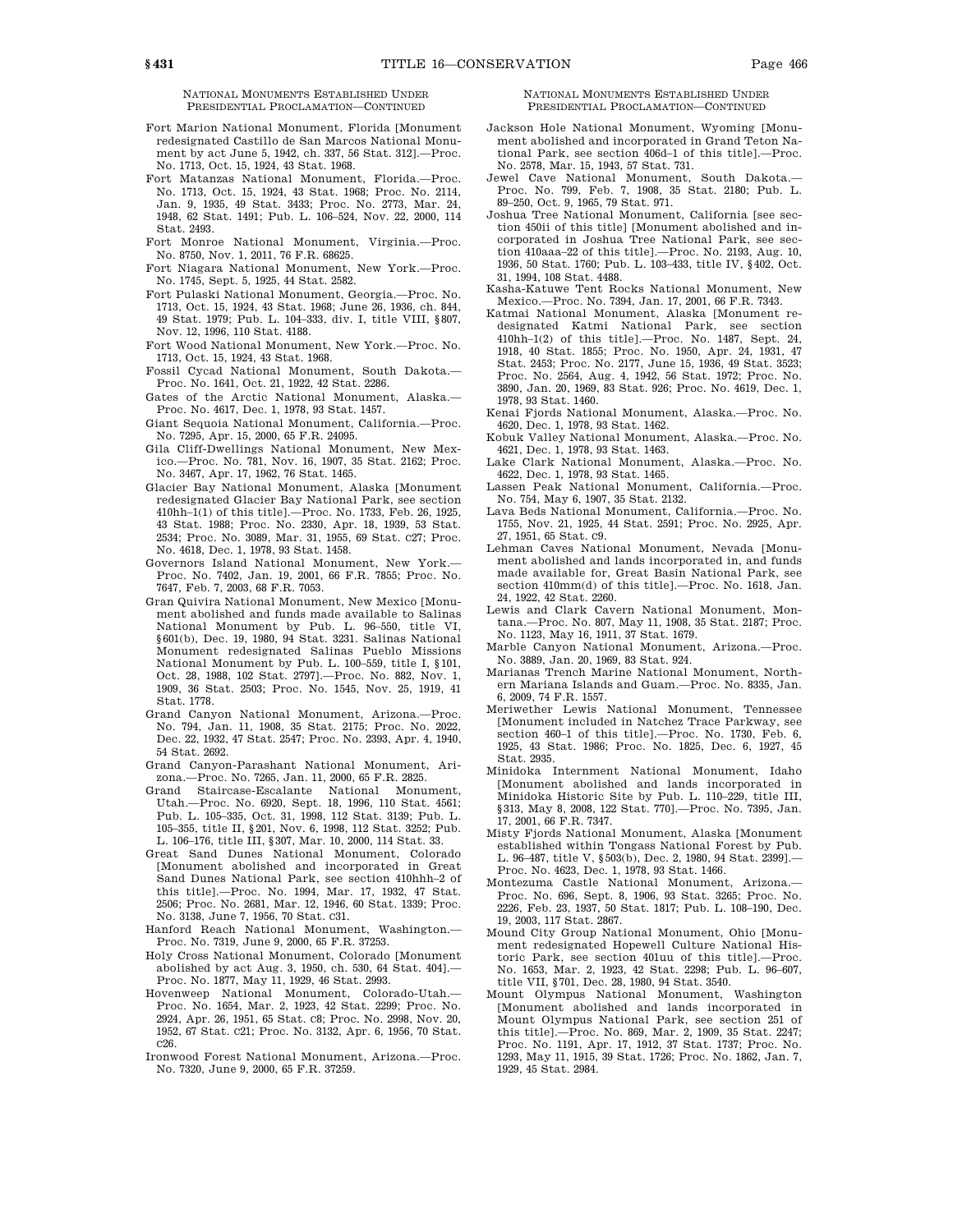NATIONAL MONUMENTS ESTABLISHED UNDER PRESIDENTIAL PROCLAMATION—CONTINUED

- Muir Woods National Monument, California.—Proc. No. 793, Jan. 9, 1908, 35 Stat. 2174; Proc. No. 1608, Sept. 22, 1921, 42 Stat. 2249; Proc. No. 2122, Apr. 5, 1935, 49 Stat. 3443; Proc. No. 2932, June 26, 1951, 65 Stat. C20; Proc. No. 3311, Sept. 8, 1959, 73 Stat. C76.
- Mukuntuweap National Monument, Utah [Monument redesignated Zion National Monument by Proc. No. 1435, Mar. 18, 1918, 40 Stat. 1760, and later redesignated Zion National Park, see section 344 of this title].—Proc. No. 877, July 31, 1909, 36 Stat. 2498.
- Natural Bridges National Monument, Utah.—Proc. No. 804, Apr. 16, 1908, 35 Stat. 2183; Proc. No. 881, Sept. 25, 1909, 36 Stat. 2502; Proc. No. 1323, Feb. 11, 1916, 39 Stat. 1764; Proc. No. 3486, Aug. 14, 1962, 76 Stat. 1495.
- Navajo National Monument, Arizona.—Proc. No. 873, May 20, 1909, 36 Stat. 2491; Proc. No. 1186, Mar. 14, 1912, 37 Stat. 1733.

Noatak National Monument, Alaska.—Proc. No. 4624, Dec. 1, 1978, 93 Stat. 1468.

- Northwestern Hawaiian Islands Marine National Monument, Hawaii [Monument redesignated Papahānaumokuākea Marine National Monument by Proc. No. 8112, Feb. 28, 2007, 72 F.R. 10031].—Proc. No. 8031, June 15, 2006, 71 F.R. 36443.
- Ocmulgee National Monument, Georgia [see section 447a of this title].—Proc. No. 2212, Dec. 23, 1936, 50 Stat. 1798; Proc. No. 2493, June 13, 1941, 55 Stat. 1654; Pub. L. 102–67, July 9, 1991, 105 Stat. 325.
- Old Kasaan National Monument, Alaska [Monument abolished and incorporated in Tongass National Forest by act July 26, 1955, ch. 387, 69 Stat. 380].—Proc. No. 1351, Oct. 25, 1916, 39 Stat. 1812.
- Oregon Caves National Monument, Oregon.—Proc. No. 876, July 12, 1909, 36 Stat. 2497.
- Organ Pipe Cactus National Monument, Arizona.— Proc. No. 2232, Apr. 13, 1937, 50 Stat. 1827; Pub. L. 108–64, July 29, 2003, 117 Stat. 874.
- Pacific Remote Islands Marine National Monument, Wake, Baker, Howland, and Jarvis Islands, Johnston Atoll, Kingman Reef, and Palmyra Atoll.—Proc. No. 8336, Jan. 6, 2009, 74 F.R. 1565.
- Papago Saguaro National Monument, Arizona [Monument abolished by act Apr. 7, 1930, ch. 107, 46 Stat. 142, as amended by Pub. L. 109–163, div. B, title XXVIII, §2873, Jan. 6, 2006, 119 Stat. 3535].—Proc. No. 1262, Jan. 31, 1914, 38 Stat. 1991.
- Papahānaumokuākea Marine National Monument, Hawaii [Monument changed from Northwestern Hawaiian Islands Marine National Monument by Proc. No. 8112, Feb. 28, 2007, 72 F.R. 10031].—Proc. No. 8031, June 15, 2006, 71 F.R. 36443.
- Perry's Victory and International Peace Memorial National Monument, Ohio.—Proc. No. 2182, July 6, 1936, 50 Stat. 1734.
- Petrified Forest National Monument [Monument disestablished on establishment of Petrified Forest National Park, see sections 119 and 444 of this title].— Proc. No. 697, Dec. 8, 1906, 34 Stat. 3266; Proc. No. 1167, July 31, 1911, 37 Stat. 1716; Proc. No. 1927, Nov. 14, 1930, 46 Stat. 3040; Proc. No. 1975, Nov. 30, 1931, 47 Stat. 2486; Proc. No. 2011, Sept. 23, 1932, 47 Stat. 2532.
- Pinnacles National Monument, California.—Proc. No. 796, Jan. 16, 1908, 35 Stat. 2177; Proc. No. 1660, May 7, 1923, 43 Stat. 1911; Proc. No. 1704, July 2, 1924, 43 Stat. 1961; Proc. No. 1948, Apr. 13, 1931, 47 Stat. 2451; Proc. No. 2050, July 11, 1933, 48 Stat. 1701; Proc. No. 2528, Dec. 5, 1941, 55 Stat. 1709; Proc. No. 7266, Jan. 11, 2000, 65 F.R. 2831.
- Pipe Spring National Monument, Arizona.—Proc. No. 1663, May 31, 1923, 43 Stat. 1913.
- Pompeys Pillar National Monument, Montana.—Proc. No. 7396, Jan. 17, 2001, 66 F.R. 7351.
- President Lincoln and Soldiers' Home National Monument, District of Columbia.—Proc. No. 7329, July 7, 2000, 65 F.R. 43673.
- Rainbow Bridge National Monument, Utah.—Proc. No. 1043, May 30, 1910, 36 Stat. 2703.

NATIONAL MONUMENTS ESTABLISHED UNDER PRESIDENTIAL PROCLAMATION—CONTINUED

- Rose Atoll Marine National Monument, American Samoa.—Proc. No. 8337, Jan. 6, 2009, 74 F.R. 1577.
- Russell Cave National Monument, Alabama.—Proc. No. 3413, May 11, 1961, 75 Stat. 1058.
- Saguaro National Monument, Arizona [Monument abolished and incorporated in Saguaro National Park, see section 410zz–1 of this title].—Proc. No. 2032, Mar. 1, 1933, 47 Stat. 2557; Proc. No. 3439, Nov. 15, 1961, 76 Stat. 1437; Pub. L. 102–61, June 19, 1991, 105 Stat. 303; Pub. L. 103–364, §3, Oct. 14, 1994, 108 Stat. 3467.
- Santa Rosa Island National Monument, Florida.— Proc. No. 2337, May 17, 1939, 53 Stat. 2542; Proc. No. 2659, Aug. 13, 1945, 59 Stat. 877.
- Scotts Bluff National Monument, Nebraska.—Proc. No. 1547, Dec. 12, 1919, 41 Stat. 1779; Proc. No. 1999, June 1, 1932, 47 Stat. 2512; Proc. No. 2391, Mar. 29, 1940, 54 Stat. 2690.
- Shoshone Cavern National Monument, Wyoming [Monument abolished by act May 17, 1954, ch. 203, 68 Stat. 98].—Proc. No. 880, Sept. 21, 1909, 36 Stat. 2501.
- Sieur de Monts National Monument, Maine.—Proc. No. 1339, July 8, 1916, 39 Stat. 1785.
- Sitka National Monument, Alaska [Monument redesignated Sitka National Historical Park by Pub. L. 92–501, Oct. 18, 1972, 86 Stat. 904, as amended by Pub. L. 106–291, title I, §130, Oct. 11, 2000, 114 Stat. 946].— Proc. No. 959, Mar. 23, 1910, 36 Stat. 2601; Proc. No. 2965, Feb. 25, 1952, 66 Stat. C22.
- Sonoran Desert National Monument, Arizona.—Proc. No. 7397, Jan. 17, 2001, 66 F.R. 7354.
- Statue of Liberty National Monument.—Proc. No. 1713, Oct. 15, 1924, 43 Stat. 1968; Proc. No. 2250, Sept. 7, 1937, 51 Stat. 393; Proc. No. 3656, May 11, 1965, 79 Stat. 1490.
- Sunset Crater Volcano National Monument, Arizona [Monument changed from Sunset Crater National Monument by Pub. L. 101–612, §15, Nov. 16, 1990, 104 Stat. 3222].—Proc. No. 1911, May 26, 1930, 46 Stat. 3023.
- Timpanogos Cave National Monument, Utah.—Proc. No. 1640, Oct. 14, 1922, 42 Stat. 2285; Proc. No. 3457, Mar. 27, 1962, 76 Stat. 1457; Pub. L. 107–329, title I, Dec. 6, 2002, 116 Stat. 2815.
- Tonto National Monument, Arizona.—Proc. No. 787, Dec. 19, 1907, 35 Stat. 2168; Proc. No. 2230, Apr. 1, 1937, 50 Stat. 1825.
- Tumacacori National Monument, Arizona [Monument abolished and lands incorporated in, and funds made available for, Tumacacori National Historical Park, see section 410ss of this title].—Proc. No. 821, Sept. 15, 1908, 35 Stat. 2205; Proc. No. 3228, Mar. 28, 1958, 72 Stat. C30.
- Tuzigoot National Monument, Arizona.—Proc. No. 2344, July 25, 1939, 53 Stat. 2548.
- Upper Missouri River Breaks National Monument, Montana.—Proc. No. 7398, Jan. 17, 2001, 66 F.R. 7359.
- Verendrye National Monument, North Dakota.—Proc. No. 1380, June 29, 1917, 40 Stat. 1677.
- Vermilion Cliffs National Monument, Arizona.—Proc. No. 7374, Nov. 9, 2000, 65 F.R. 69227.
- Virgin Islands Coral Reef National Monument, Virgin Islands.—Proc. No. 7399, Jan. 17, 2001, 66 F.R. 7364.
- Walnut Canyon National Monument, Arizona.—Proc. No. 1318, Nov. 30, 1915, 39 Stat. 1761; Proc. No. 2300, Sept. 24, 1938, 53 Stat. 2469; Pub. L. 104–333, div. I, title II, §208, Nov. 12, 1996, 110 Stat. 4107.
- Wheeler National Monument, Colorado [Monument abolished by act Aug. 3, 1950, ch. 534, 64 Stat. 405].— Proc. No. 831, Dec. 7, 1908, 35 Stat. 2214.
- White Sands National Monument, New Mexico.—Proc. No. 2025, Jan. 18, 1933, 47 Stat. 2551; Proc. No. 2108, Nov. 28, 1934, 49 Stat. 3426; Proc. No. 2295, Aug. 29, 1938, 53 Stat. 2465; Proc. No. 3024, June 24, 1953, 67 Stat. C53; Pub. L. 104–201, div. B, title XXVIII, §2854, Sept. 23, 1996, 110 Stat. 2803.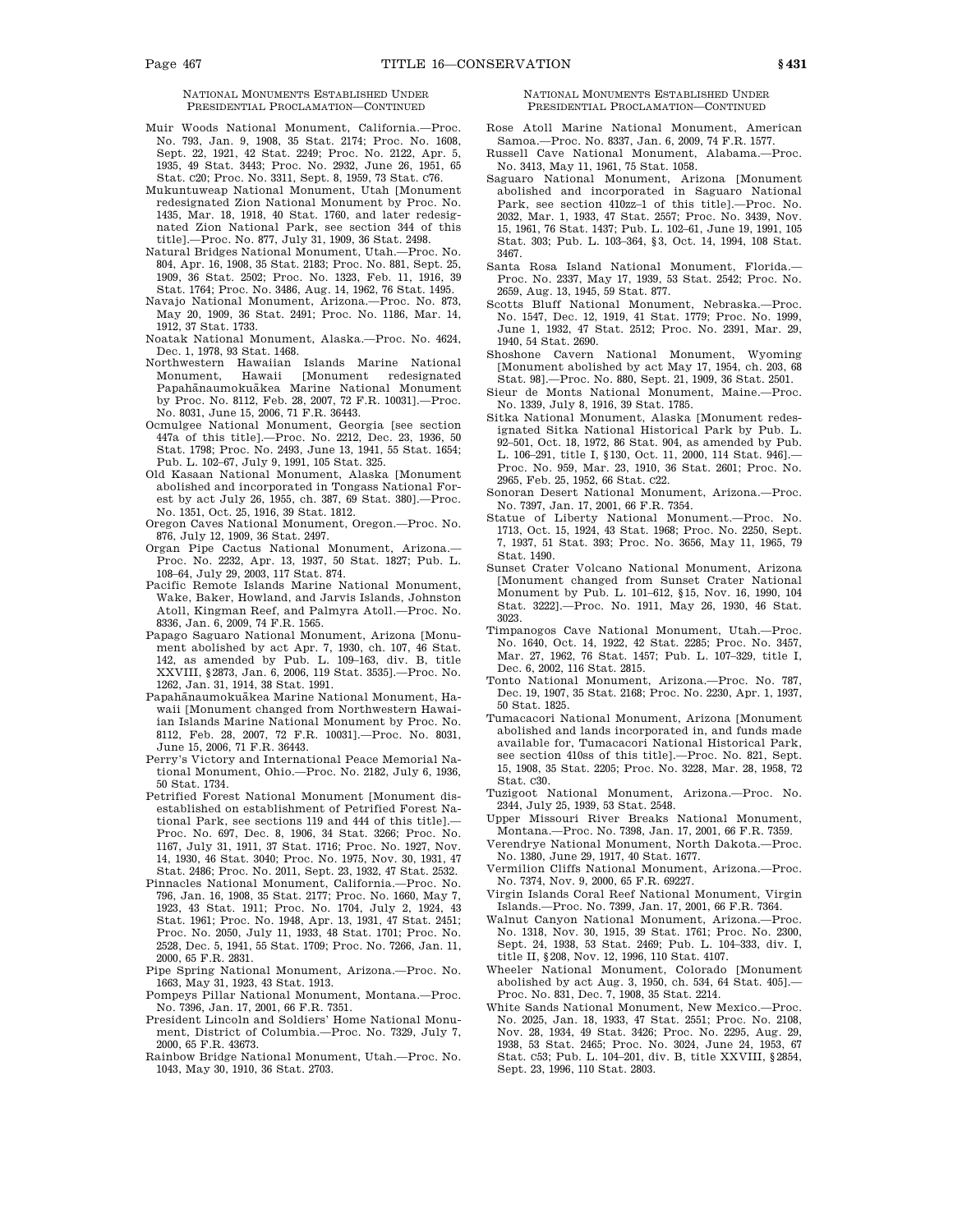- World War II Valor In the Pacific National Monument, Alaska, California, and Hawaii.—Proc. No. 8327, Dec. 5, 2008, 73 F.R. 75293.
- Wrangell-St. Elias National Monument, Alaska.— Proc. No. 4625, Dec. 1, 1978, 93 Stat. 1470.
- Wupatki National Monument, Arizona.-- Proc. 1721, Dec. 9, 1924, 43 Stat. 1977; Proc. No. 2243, July 9, 1937, 52 Stat. 1841; Proc. No. 2454, Jan. 20, 1941, 55 Stat. 1608; Pub. L. 104–333, div. I, title II, §207, Nov. 12, 1996, 110 Stat. 4107.
- Yucca House National Monument, Colorado.—Proc. No. 1549, Dec. 19, 1919, 41 Stat. 1781; Pub. L. 104–333, div. I, title II, §201, Nov. 12, 1996, 110 Stat. 4105.
- Yukon-Charley National Monument, Alaska.—Proc. No. 4626, Dec. 1, 1978, 93 Stat. 1472.
- Yukon Flats National Monument, Alaska.—Proc. No. 4627, Dec. 1, 1978, 93 Stat. 1473.
- Zion National Monument, Utah [Monument combined with Zion National Park into a single National park unit, see section 346b of this title. A prior Zion National Monument, formerly Mukuntuweap National Monument, Proc. No. 877, July 31, 1909, 36 Stat. 2498, and Proc. No. 1435, Mar. 18, 1918, 40 Stat. 1760, was redesignated Zion National Park, see section 344 of this title].—Proc. No. 2221, Jan. 22, 1937, 50 Stat. 1809.

#### MISCELLANEOUS NATIONAL MONUMENTS

- Agate Fossil Beds National Monument, Nebraska.— Pub. L. 89–33, June 5, 1965, 79 Stat. 123.
- Alibates Flint Quarries National Monument, Texas.— Pub. L. 89–154, Aug. 31, 1965, 79 Stat. 587. Name changed from Alibates Flint Quarries and Texas Panhandle Pueblo Culture National Monument by Pub. L. 95–625, title III, §321(c), Nov. 10, 1978, 92 Stat. 3488.
- Congaree Swamp National Monument, South Carolina [Monument redesignated Congaree National Park, see section 410jjj of this title].
- El Malpais National Monument, New Mexico.—Pub. L. 100–225, title I, §§101–104, Dec. 31, 1987, 101 Stat. 1539 (16 U.S.C. 460uu et seq.).
- Florissant Fossil Beds National Monument, Colorado.—Pub. L. 91–60, Aug. 20, 1969, 83 Stat. 101.
- Fossil Butte National Monument, Wyoming.—Pub. L. 92–537, Oct. 23, 1972, 86 Stat. 1069.
- Hagerman Fossil Beds National Monument, Idaho.— Pub. L. 100–696, title III, §§301–308, Nov. 18, 1988, 102 Stat. 4575, as amended by Pub. L. 101–512, title I, Nov. 5, 1990, 104 Stat. 1923; Pub. L. 104–333, div. I, title II, §206, Nov. 12, 1996, 110 Stat. 4106; Pub. L. 106–421, Nov. 1, 2000, 114 Stat. 1870.
- Hohokam Pima National Monument, Arizona.—Pub. L. 92–525, Oct. 21, 1972, 86 Stat. 1047.
- John Day Fossil Beds National Monument, Oregon.— Pub. L. 93–486, title I, §101(a)(2), Oct. 26, 1974, 88 Stat. 1461.
- Kill Devil National Monument, North Carolina.—Act Mar. 2, 1927, ch. 251, 44 Stat. 1264. Name change to Wright Brothers National Memorial, Dec. 1, 1953.
- Little Bighorn Battlefield National Monument, Montana.—Pub. L. 102–201, titles I, II, Dec. 10, 1991, 105 Stat. 1631.
- Mount St. Helens National Volcanic Monument, Washington.—Pub. L. 97–243, Aug. 26, 1982, 96 Stat. 301; Pub. L. 105–279, Oct. 23, 1998, 112 Stat. 2690.
- National Military Working Dog Teams Monument, Virginia—Pub. L. 110–181, div. B, title XXVIII, §2877, Jan. 28, 2008, 122 Stat. 563; Pub. L. 111–84, div. B, title XXVIII, §2871, Oct. 28, 2009, 123 Stat. 2696.
- Newberry National Volcanic Monument, Oregon.— Pub. L. 101–522, Nov. 5, 1990, 104 Stat. 2288.

#### MISCELLANEOUS NATIONAL MONUMENTS—CONTINUED

- Pecos National Monument, New Mexico [included in Pecos National Historical Park by Pub. L. 101–313, title II, §202(b), June 27, 1990, 104 Stat. 278 (16 U.S.C. 410rr–1(b))].—Pub. L. 89–54, June 28, 1965, 79 Stat. 195; repealed by Pub. L. 101–313, title II, §202(c), June 27, 1990, 104 Stat. 278 (16 U.S.C. 410rr–1(c)).
- Petroglyph National Monument, New Mexico.—Pub. L. 101–313, title I, June 27, 1990, 104 Stat. 272, as amended by Pub. L. 103–50, ch. IV, §401, July 2, 1993, 107 Stat. 252; Pub. L. 104–333, div. I, title VIII, §814(d)(2)(D), Nov. 12, 1996, 110 Stat. 4196; Pub. L. 105–174, title III, §3005, May 1, 1998, 112 Stat. 82.
- Poverty Point National Monument, Louisiana.—Pub. L. 100–560, Oct. 31, 1988, 102 Stat. 2803.
- Prehistoric Trackways National Monument, New Mexico.—Pub. L. 111–11, title II, §§2101–2105, Mar. 30, 2009, 123 Stat. 1096–1099.
- Salinas Pueblo Missions National Monument, New Mexico.—Pub. L. 96–550, title VI, §601, Dec. 19, 1980, 94 Stat. 3231, as amended by Pub. L. 100–559, title I, §101, Oct. 28, 1988, 102 Stat. 2797.
- Santa Rosa and San Jacinto Mountains National Monument, California.—Pub. L. 106–351, Oct. 24, 2000, 114 Stat. 1362; Pub. L. 106–434, §2, Nov. 6, 2000, 114 Stat. 1913; Pub. L. 111–11, title I, §1853, Mar. 30, 2009, 123 Stat. 1068.

#### NATIONAL MEMORIALS

- AIDS Memorial Grove National Memorial, California.—Pub. L. 104–333, div. I, title V, §516, Nov. 12, 1996, 110 Stat. 4170.
- Arkansas Post National Memorial, Arkansas.—Pub. L. 86–595, July 6, 1960, 74 Stat. 333; Pub. L. 105–83, title I, §126, Nov. 14, 1997, 111 Stat. 1567.
- Astronauts Memorial, John F. Kennedy Space Center, Florida.—Recognized as national memorial to astronauts who die in line of duty by Pub. L. 102–41, May 8, 1991, 105 Stat. 242.
- Battle of Midway National Memorial, Midway Atoll.— Pub. L. 106-113, div. B,  $$1000(a)(3)$  [title I,  $$126]$ , Nov. 29, 1999, 113 Stat. 1535, 1501A–164.
- Benjamin Franklin National Memorial, Pennsylvania.—Designation of Benjamin Franklin Memorial Hall as National Memorial by Pub. L. 92–551, Oct. 25, 1972, 86 Stat. 1164.
- Bosque Redondo Memorial, New Mexico.—Pub. L. 106–511, title II, Nov. 13, 2000, 114 Stat. 2369; Pub. L. 108–204, title I, §101, Mar. 2, 2004, 118 Stat. 543.
- Buffalo Soldiers Memorial, Louisiana.—Pub. L. 109–152, Dec. 30, 2005, 119 Stat. 2887.
- Chamizal National Memorial, Texas.—Pub. L. 89–479, June 30, 1966, 80 Stat. 232.
- Coronado National Memorial, Arizona.—Acts Aug. 18, 1941, ch. 365, §1, 55 Stat. 630, and July 9, 1952, ch. 610, 66 Stat. 510 (16 U.S.C. 450y); Proc. No. 2995, Nov. 5, 1952, 67 Stat. C18.
- Custis-Lee Mansion National Memorial, Virginia.— Act Mar. 4, 1925, ch. 562, 43 Stat. 1356. Made permanent memorial by act June 29, 1955, ch. 223, 69 Stat. 190.
- David Berger Memorial, Ohio.—Pub. L. 96–199, title I, §116, Mar. 5, 1980, 94 Stat. 71.
- Disabled American Veterans Vietnam Veterans National Memorial, New Mexico.—Recognized as a memorial of national significance by Pub. L. 100–164, Nov. 13, 1987, 101 Stat. 905.
- Father Marquette National Memorial, Michigan.— Pub. L. 94–160, Dec. 20, 1975, 89 Stat. 848.
- Federal Hall National Memorial, New York.—Designated May 26, 1939. Designation changed from Federal Hall Memorial Historic Site by act Aug. 11, 1955, ch. 779, 69 Stat. 632.
- Flight 93 National Memorial, Pennsylvania.—Pub. L. 107–226, Sept. 24, 2002, 116 Stat. 1345; Pub. L. 110–161, div. F, title I, §128, Dec. 26, 2007, 121 Stat. 2122.
- Fort Caroline National Memorial, Florida.—Act Sept. 21, 1950, ch. 973, 64 Stat. 897. Established Jan. 16, 1953.